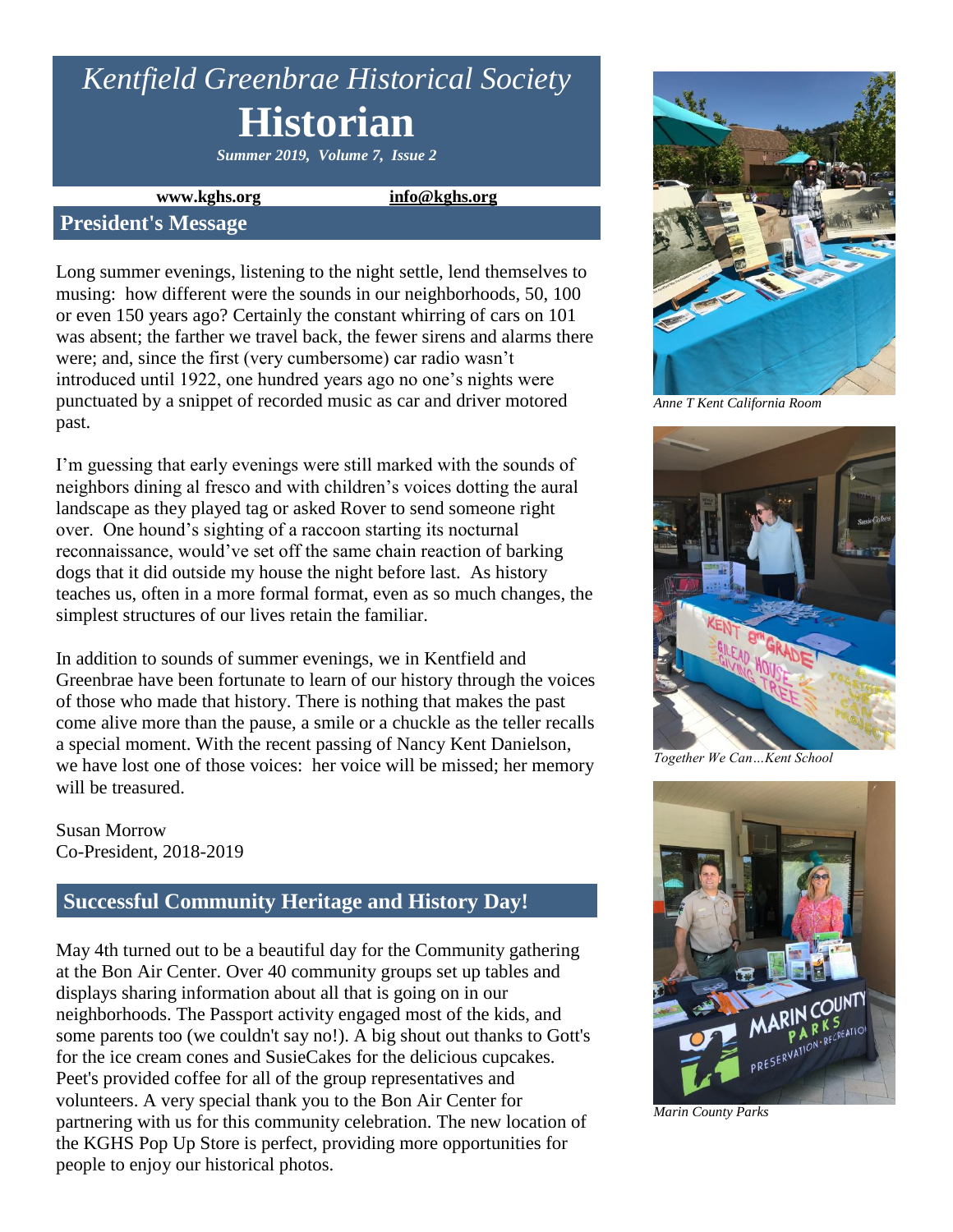**The Kent family: a history of community involvement continues: The Kent Twins** *Marty Kent Erskine 1926-2017 and Nancy Kent Danielson 1926-2019*

### **- Kent Erskine**

Born 15 minutes apart on December 1, 1926, Martha (Marty) and Anne (Nancy) Kent were identical twins, and mirror twins too. That meant that they were right and left handed, and while they were inseparable through their early life, each was on a path to individuality. They, with their parents Thomas and Anne Kent, lived their early years on Shady Lane in Ross, just down from St. John's Church. The Great Depression loomed large in their lives, as the country reeled under the weight of it until their teen years. And yet they were blessed to live in a wonderful place, surrounded by family.



*Nancy and Marty, Misses Redwood Empire, and "court" at the driving of the Golden Spike completing the Golden Gate Bridge, 1937*

The girls both went to KBS School (now Branson)for a classical education, and were able to walk from home a short way to class. Marty went to UC Berkeley while Nancy chose to attend College of Marin before transferring to UC Berkeley. They both pledged Kappa Kappa Gamma sorority. Marty met and

married Richard Erskine in 1948, and delayed her graduation until the 70's. Nancy graduated on schedule and moved back to Marin, where she later met Robert Danielson and they married in 1953.

Marty and Dick had three children, and lived many places over the years, including New Jersey and Rome, Italy, while still being close to Marin. They had a home in Greenbrae until building a home in Kent Woodlands in 1957. Nancy and Bob had two children, and lived for a while in San Anselmo before building a home in Kent Woodlands in 1963, in which they lived until their respective deaths. (cont'd p. 3)

### **New Location of our Pop Up Store…next to Peet's**







Books still available… Great gift for new neighbors and local graduates!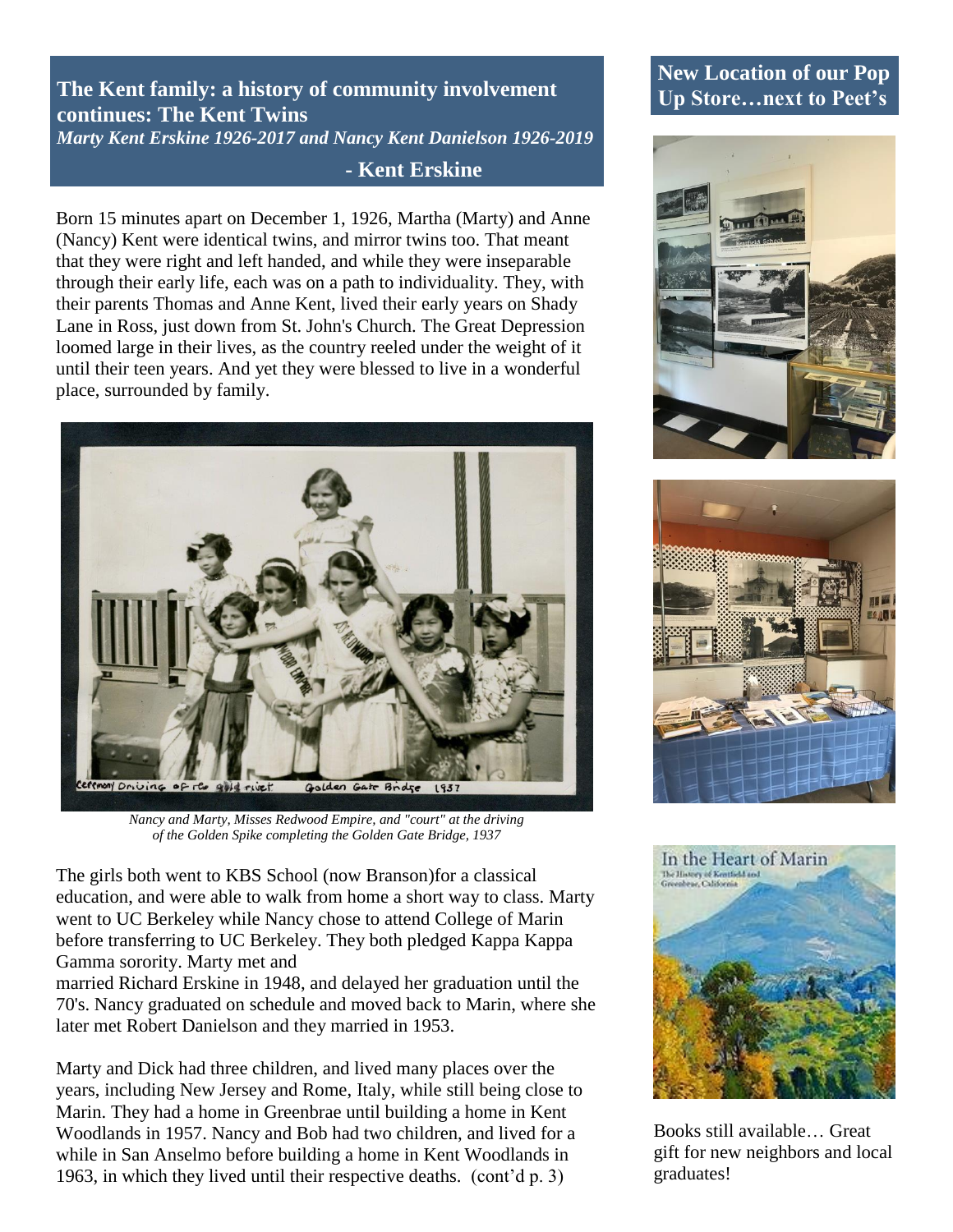

*The launch of the Victory Ship William Kent, the second launching at Marinship in Sausalito in the early days of WW II. Marty and Nancy accompanied by their father Tom, grandmother Elizabeth Thacher Kent and mother Anne*

While raising their children, the twins were very busy in their communities. Marty was committed to conservation, a skilled painter in oils, a counselor and seeker, and a disciple of Tibetan Buddhism. Nancy was a pillar of St. John's Church, worked for peace and justice and sane land use in her world. Both of them could be found over the years taking part in the life of the community, from being the Misses Redwood Empire at the Golden Gate Bridge opening, to the launching of the Victory Ship William Kent (#2 launch at the Marinship in Sausalito in WW II), to supporting many good causes like the Marin Art and Garden Center, Audubon Canyon Ranch, opposition to the death penalty, the Anne T. Kent California History Room at the county library, Marin Agricultural Land Trust, Death with Dignity and their respective spiritual communities.



Marty and Nancy with a picture of their mother Anne T. Kent

With the death of Marty in 2017, and Nancy in 2019, the numbers of Kents still residing in Kentfield has shrunken to one. Seven cousins of their generation live in various locales far afield. The torch is passing to the next generation(s) to carry on the good work and strive to keep central Marin the wonderful place it has always been.

*(All photos courtesy of Kent Erskine)*

### **Anne T. Kent California Room MCL**



## **Anne T. Kent California Room**

**at the Civic Center Library 3501 Civic Center Drive, Room 427 San Rafael, CA 94903**

**Please call (415) 473-7419 or [email staff](https://marinlibrary.org/contact/) to schedule a visit or discuss a research project**

**[LAURIE THOMPSON](https://marinlibrary.org/contact/)** California Room Librarian

**[CAROL ACQUAVIVA](https://marinlibrary.org/contact/)** Digital Archivist